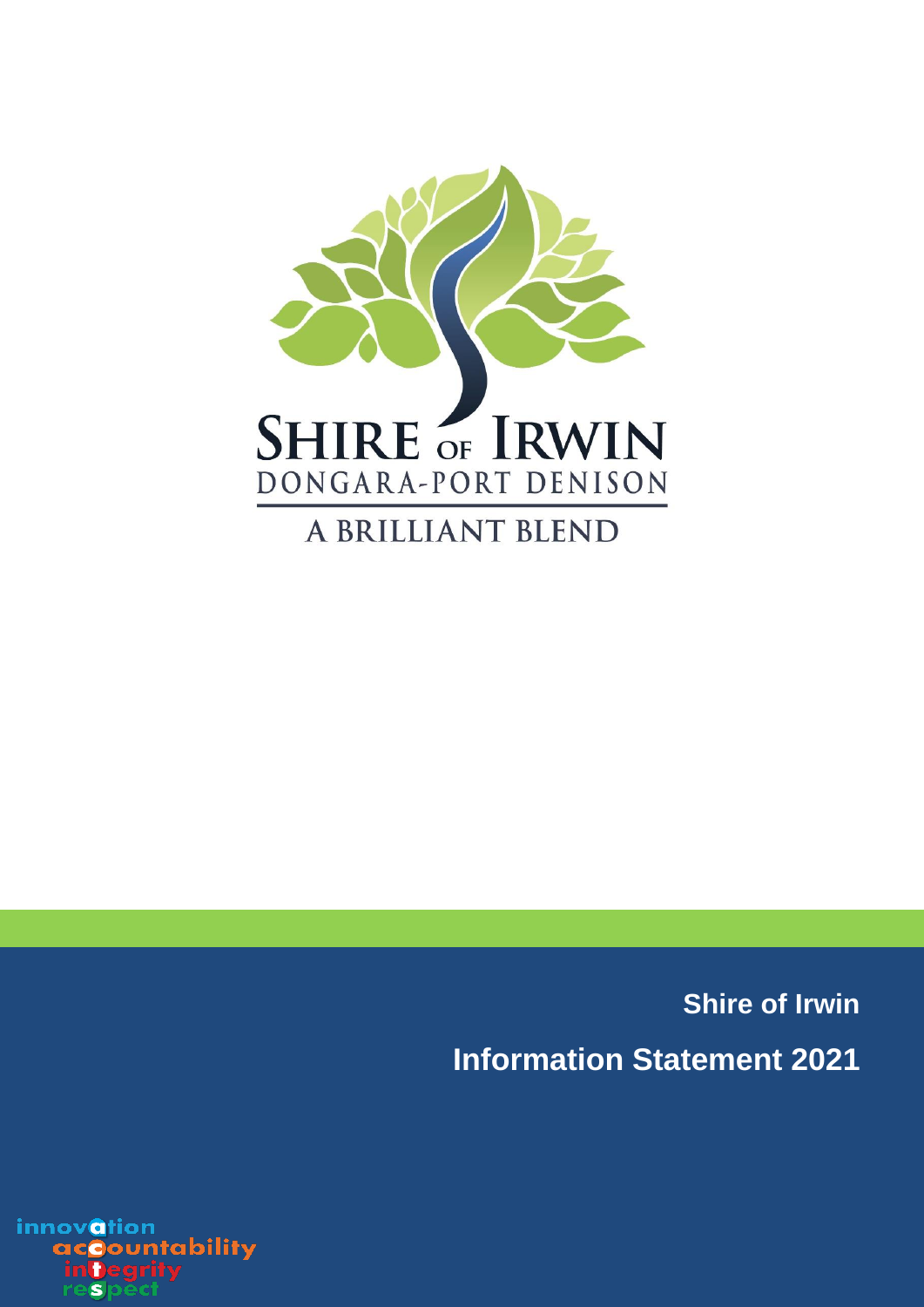# Amendments

| Details of amendments                                    | <b>Reviewed/Amended</b><br>Date | Record No.       | Revision<br>No. |
|----------------------------------------------------------|---------------------------------|------------------|-----------------|
| Information Statement 2018                               | <b>June 2018</b>                | <b>NCR187857</b> | N/A             |
| Information Statement review and update to new<br>format | June 2019                       | <b>NCR198778</b> | $\bf{0}$        |
| Information Statement review and update                  | <b>June 2020</b>                | INT20/4A8315F1   | $\Omega$        |
| Information Statement review and update                  | May 2021                        | IN21/4E65BEEB8   | 0               |

# Endorsement

I, Shane Ivers, Chief Executive Officer of the Shire of Irwin confirm that the Shire of Irwin Information Statement 2021 Rev0, has been checked and authorised for approval.

 $At$ Date:  $\frac{\partial \mathcal{N}}{\partial z}$ Signature: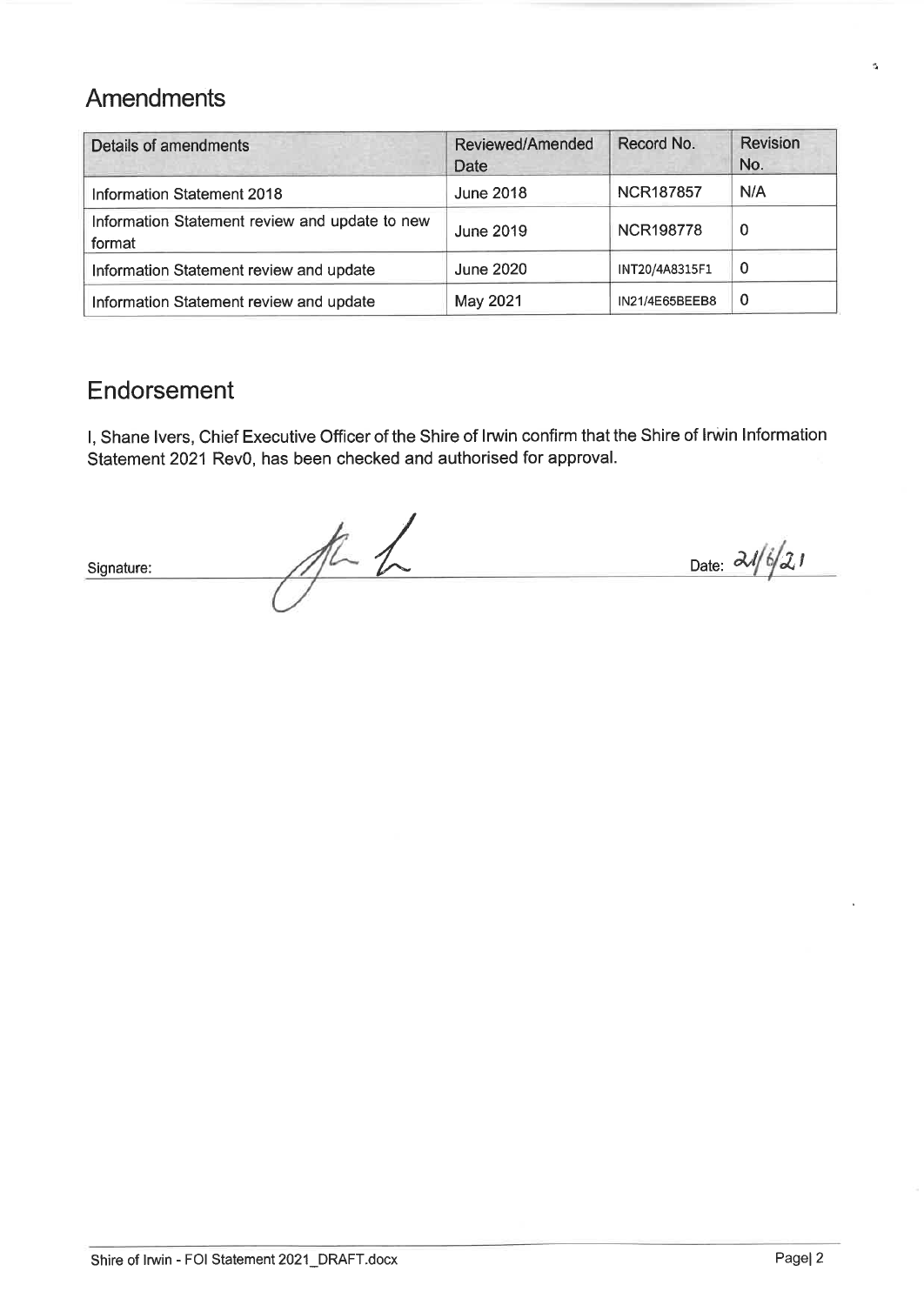# **Contents**

| $\mathbf 1$             |                          |  |
|-------------------------|--------------------------|--|
|                         | 1.1<br>1.2               |  |
| $\overline{2}$          |                          |  |
| 3                       |                          |  |
|                         | 3.1<br>3.2<br>3.3<br>3.4 |  |
| $\overline{\mathbf{4}}$ |                          |  |
| $5\phantom{.0}$         |                          |  |
| 6                       |                          |  |
| $\overline{7}$          |                          |  |
|                         | 7.1<br>7.2               |  |
|                         | 7.3<br>7.4<br>7.5        |  |
|                         | 7.6<br>7.7<br>7.8        |  |
|                         | 7.9                      |  |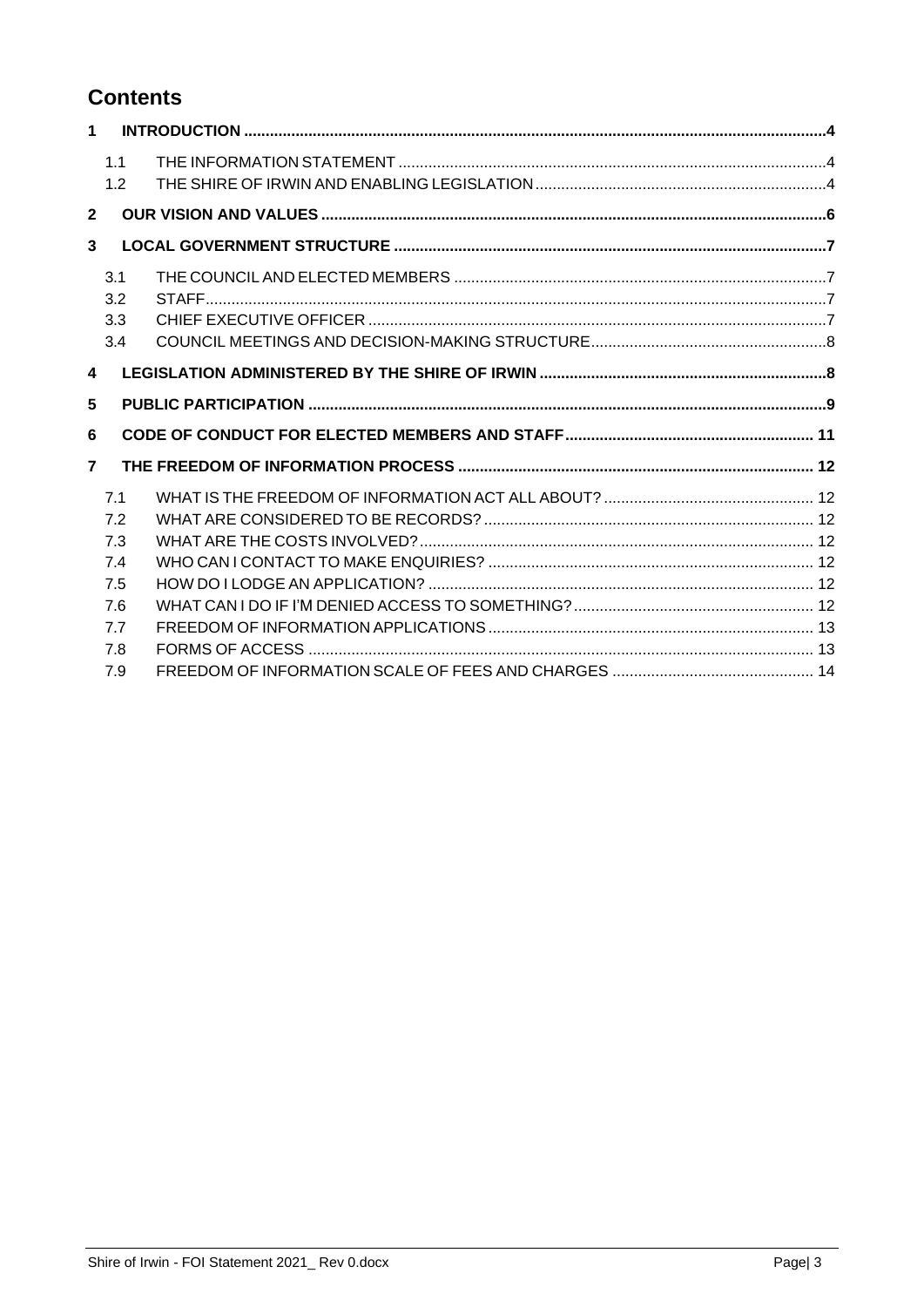# <span id="page-3-0"></span>**1 Introduction**

## <span id="page-3-1"></span>**1.1 The Information Statement**

Section 96(1) of the *Freedom of Information Act 1992* requires each government agency, including local governments, to prepare and publish annually an Information Statement. The Information Statement must set out:

- The Agency's Mission Statement.
- Details of legislation administered.
- Details of the agency structure.
- Details of decision-making functions.
- Opportunities for public participation in the formulation of policy and performance of agency functions.
- Documents held by the agency.
- The operation of FOI in the agency.

This document has been prepared for the Shire of Irwin to satisfy Part 5 of the Act, and is correct as at 1 July 2021. Copies of this document may be obtained from:

The Chief Executive Officer Shire of Irwin PMB 21 DONGARA WA 6525

Or on the Shire of Irwin website [www.irwin.wa.gov.au](http://www.irwin.wa.gov.au/)

Enquiries may be made to that office or by telephoning (08) 9927 0000 Monday to Friday from 8.30am to 4.30pm or by email to [reception@irwin.wa.gov.au](mailto:reception@irwin.wa.gov.au)

*Copies of this document can be provided in various styles and formats upon request to meet community needs, in accordance with the Shire of Irwin's Access and Inclusion Plan*

# <span id="page-3-2"></span>**1.2 The Shire of Irwin and Enabling Legislation**

The Amangu, Wajarri and Widi Aboriginal peoples of the region witnessed the first permanent European settlement in the Victoria District and along the Irwin River in the 1850s. The settlement has grown to be the centre of a coastal community with an enviable lifestyle and approximately 3,700 residents. The twin towns of Dongara and Port Denison form the centre of a vibrant farming and fishing community equally valued and enjoyed by residents and visitors.

Known historically for its lobster fishing industry and broad acre farming the area has developed into a friendly coastal lifestyle community in close proximity to Geraldton with a growing tourism industry.

Located on the Batavia coast 360 km north of Perth, the Shire is a brilliant blend of coastal and rural, new and old mixed with a blend of lifestyle and employment opportunities.

Originally formed in 1871, the Irwin Roads Board stretched to the South Australian border and covered 89,000 square miles (230,509km<sup>2</sup>). The Shire currently covers 2,223 km<sup>2</sup> of land situated on the doorstep of the mid-west wildflower region. When the warmth of spring arrives (particularly after a wet winter) the landscape turns into a mass of colour attracting tourists from all over Australia.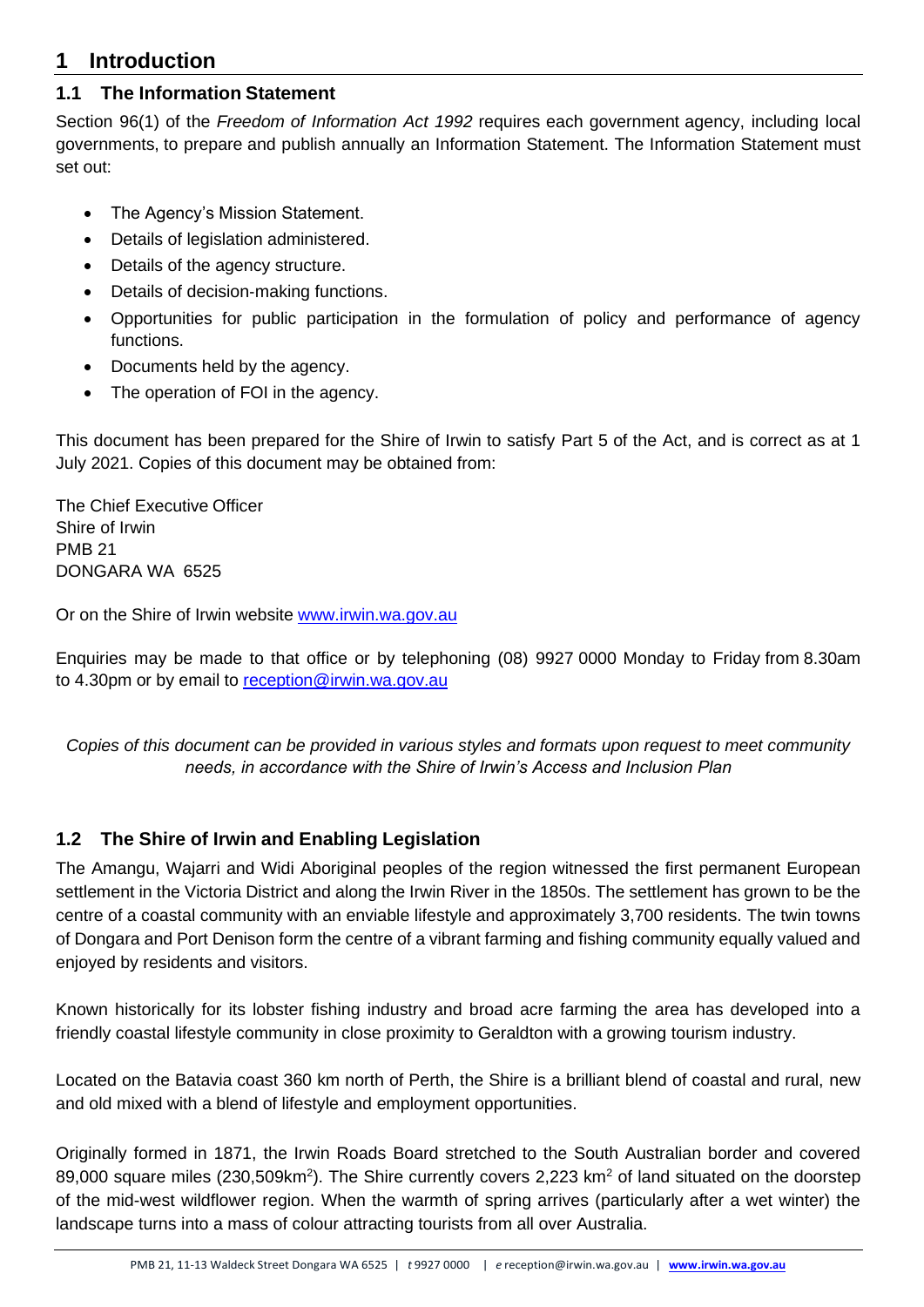The Shire is within the Irwin River catchment area with the twin town sites of Dongara and Port Denison located on either side of the river mouth. The landscape predominantly consists of coastal sands and dunes giving way to rolling broad acre cropping.

The blend of coastal and rural environments supports agricultural and fishing industries, on and offshore oil and gas industry and mineral sands industries. South Beach, a wide, white sand beach stretching to the horizon, provides a summer playground for residents and visitors alike.

Nestled on Arunine Bay are the historical twin towns of Dongara and Port Denison. The current Dongara town site was first surveyed in 1852 and named "Dhungarra" - a name given to the area by the original local inhabitants to indicate a "meeting place of seals".

The main street, Moreton Terrace, is lined with Moreton Bay fig trees planted in 1906 and are now a distinctive feature of the town.

The coastal area and port at the mouth of the Irwin River has had various names over the years from Port Irwin, Port Dongara and The Beach. The town site was established in 1866 before being officially named and gazetted in 1867 as Denison. Locally the town continued to be known as Port Denison and in 1973 the name was changed at the request of the Shire of Irwin to its current name.

Over time, the district developed a reputation as a wheat growing district and broad acre farming remains the districts' major economic output. To service the agricultural industry, along with residents and visitors to the district, the Shire currently maintains 241km of sealed roads and 314 km of unsealed roads.

Council Meetings are generally held on the fourth Tuesday of every month (except January) commencing at 6.00pm. Directly before the Ordinary Council Meeting at 5.00pm, there is an Agenda Briefing and Councillor Information Session at which the public are welcome. There is an opportunity to ask questions of the Council at Public Question Time during the Ordinary Council Meeting. In addition, the Council has a number of advisory committees which meet regularly and provide recommendations to Council on various matters.

The Shire of Irwin is constituted as a Local Authority under the *Local Government Act 1995*. The general function of a Local Government is to provide for the good government of people living and working within its district and includes legislative and executive powers and responsibilities.

Using its legislative powers, a Local Government may make local laws prescribing all matters that are required or permitted to be prescribed by a local law, or are necessary or convenient to be so prescribed for it to perform any of its functions under the Local Government Act.

The Local Government's executive powers involve administering its local laws and doing other things that are necessary or convenient to be done for, or in connection with, performing its functions under the Local Government Act, including the provisions of services and facilities.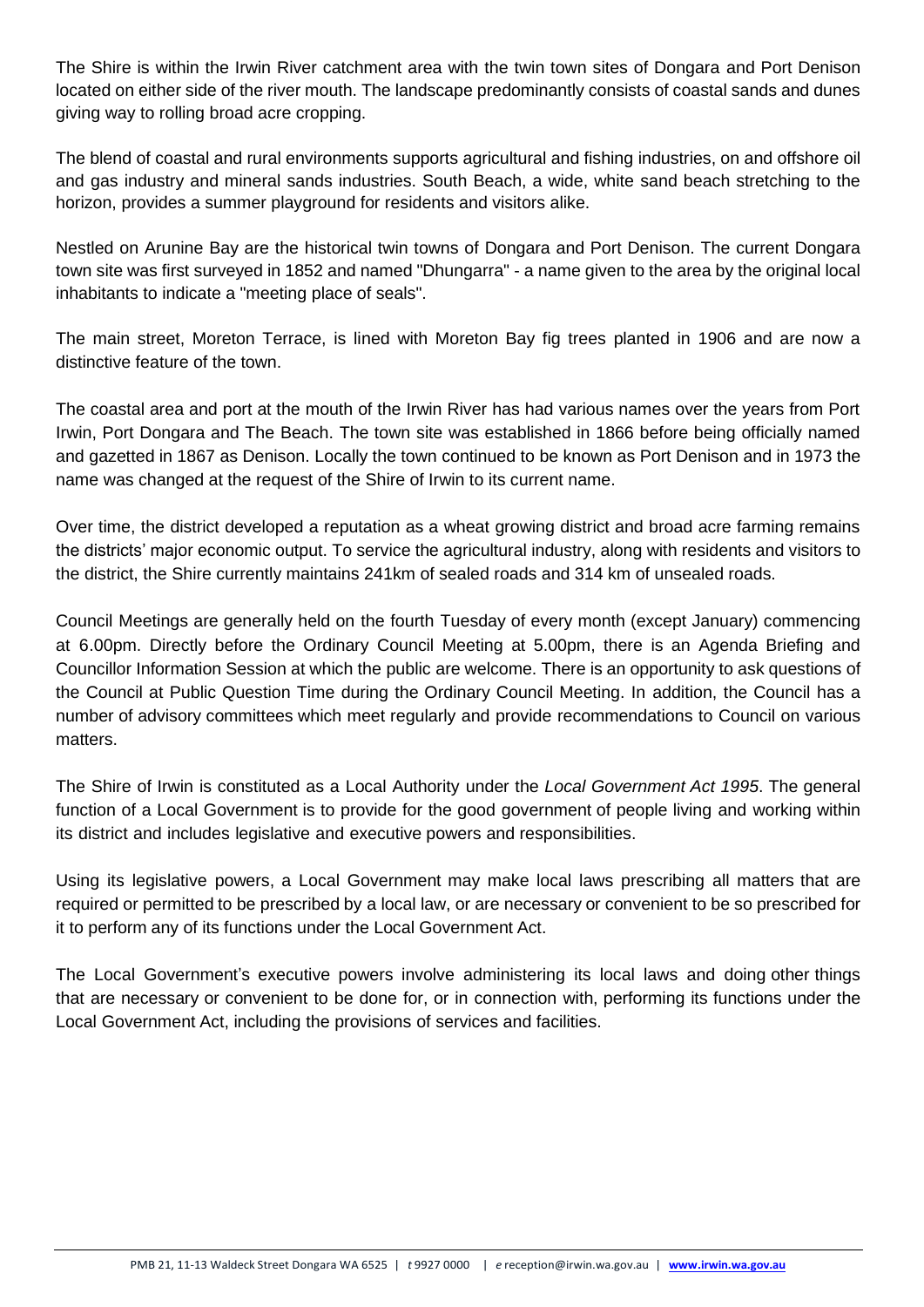# <span id="page-5-0"></span>**2 Our Vision and Values**

#### **Vision**

A safe place to live, an exciting place to visit, and a progressive place to work

#### **Mission**

Delivering excellence in service, driving growth and building strong relationships – we are open for business

#### **Values and Behaviours**

# *VALUES & REHAVIOURS*

The Shire ACTS to serve the community through:



are forward thinking and creative in our approach and strive to continuously improve the way we work.

I look for better ways of doing things I am open to feedback and change I encourage and embrace new ideas I foster creativity & think outside of the box I am solution focused

# ountabi

We will honour our commitments and responsibilities to achieve positive results in a transparent environment

I lead by example I learn from my mistakes I am responsible for my actions I am committed to achieving my goals

I acknowledge positive behaviour and successes



We always act in the public interest and are open, honest, fair and ethical in our interactions with others.

I am fair and consistent I am honest, trustworthy and reliable I effectively and actively communicate I conduct myself in a professional manner I am loyal and committed to the organisation



We support and appreciate each other in an inclusive culture to ensure a sense of pride and enjoyment

I am considerate of the needs of others I genuinely listen when others communicate I respect the roles and opinions of others I treat others how I wish to be treated I support, help and encourage my colleagues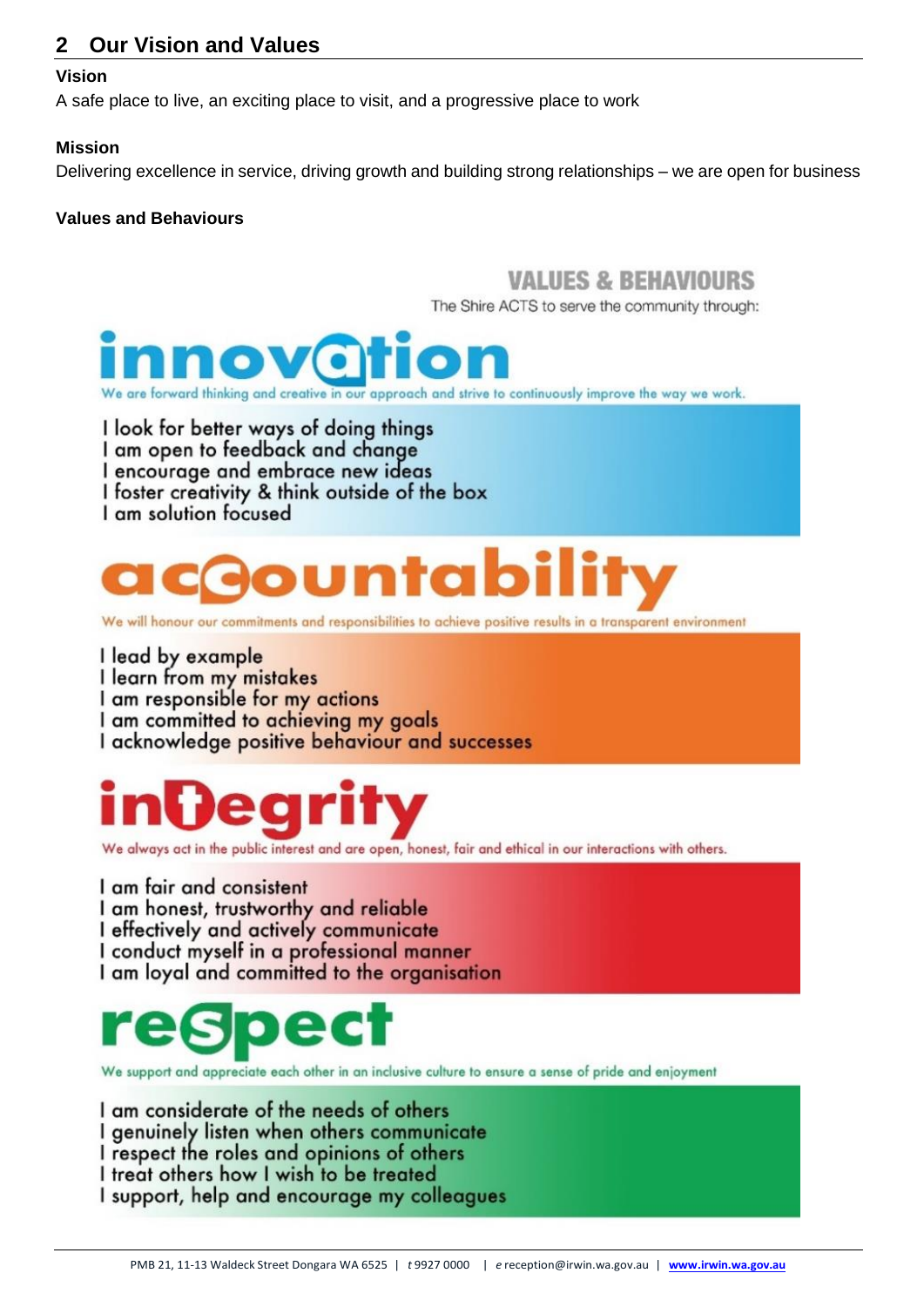# <span id="page-6-0"></span>**3 Local Government Structure**

# <span id="page-6-1"></span>**3.1 The Council and Elected Members**

The Council comprises of 8 elected members. The Shire President is elected from the body of Elected Members by those members. The Elected Members are chosen democratically by the community and act in a voluntary capacity to represent the whole district of the Shire of Irwin. The Elected Members form a corporate body working for the community and do not have the authority to act or make decisions as individuals. Decisions are made as a consensus of the Council in accordance with the *Local Government Act 1995*.

# <span id="page-6-2"></span>**3.2 Staff**

The Council employs a Chief Executive Officer who is charged with the responsibility of putting into effect the decisions of the Council. The organisation is structured into operational areas being the Office of the CEO, Corporate & Community & Infrastructure & Development.

This structure is diagrammatically represented as follows:



# <span id="page-6-3"></span>**3.3 Chief Executive Officer**

Objectives of this Position

- To implement the strategic goals and objectives of the organisation;
- To lead and manage the people, infrastructure and assets of the Shire;
- Meet corporate objectives;
- Ensure that delegations are exercised within statutory requirements, Council Policies and strategic objectives;
- Lead the organisation in providing a high level of service to the Community and Elected Members;
- Administer the Legal and Statutory obligations of the Council's operation and be the chief adviser to Council on these matters; and
- Foster a Corporate approach to ensure effective financial controls operate within and across each functional area.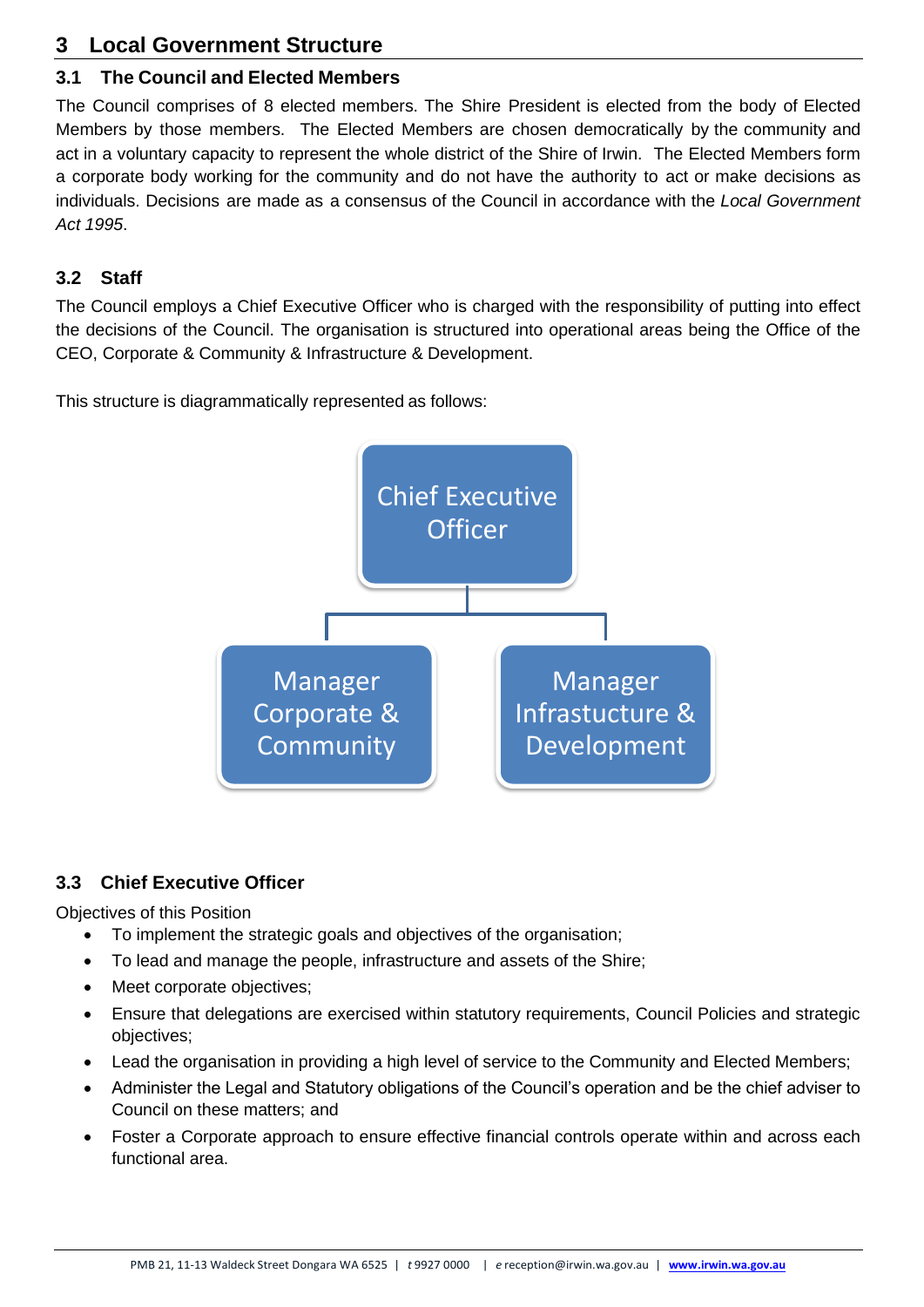# <span id="page-7-0"></span>**3.4 Council Meetings and Decision-making Structure**

The Council has established a register of delegations of authority to the Chief Executive Officer who, in turn, has delegated certain functions to other employees. The Council currently meets generally every fourth Tuesday of each month except for December when the meeting is held on the second Tuesday and there is no meeting in January.

A number of Statutory Committees have been established and are also detailed hereunder:

## **Committees of Council**

- Shire of Irwin Audit Committee
- Shire of Irwin Bush Fire Advisory Committee
- Shire of Irwin Community Assistance Scheme & Events Committee (CASE)
- Shire of Irwin Local Emergency Management Committee (LEM)

#### **Organisation – Delegates**

- Midwest Coastal Sub-group (Regional Road Group) Committee
- Midwest Industry Road Safety Alliance
- Midwest / Wheatbelt Joint Development Assessment Panels
- Northern Country Zone of WALGA Committee
- Port Denison Maritime Advisory Committee

# <span id="page-7-1"></span>**4 Legislation Administered by the Shire of Irwin**

The Shire of Irwin is established under the *Local Government Act 1995* and has the responsibility for the administration of this Act within the municipality. Other major legislation which the Shire of Irwin is wholly or partly responsible for administering are:

- Animal Welfare Act 2003
- Agriculture and Related Resources Protection Act 1976
- Building Act 2011
- Bush Fires Act 1954
- Caravan Parks and Camping Grounds Act 1995
- Cat Act 2011
- Cemeteries Act 1986
- Disability Discrimination Act 1992
- Dog Act 1976
- Equal Employment Opportunity Act 1984
- Environmental Protection Act 1986
- Food Act 2008
- Freedom of Information Act 1992
- Heritage of Western Australia Act 1990
- Industrial Awards
- Land Administration Act 1997
- Library Board of Western Australia Act 1951
- Litter Act 1979
- Liquor Control Act 1988
- Local Government Act 1995
- Local Government (Miscellaneous Provisions) Act 1960
- Main Roads Act 1930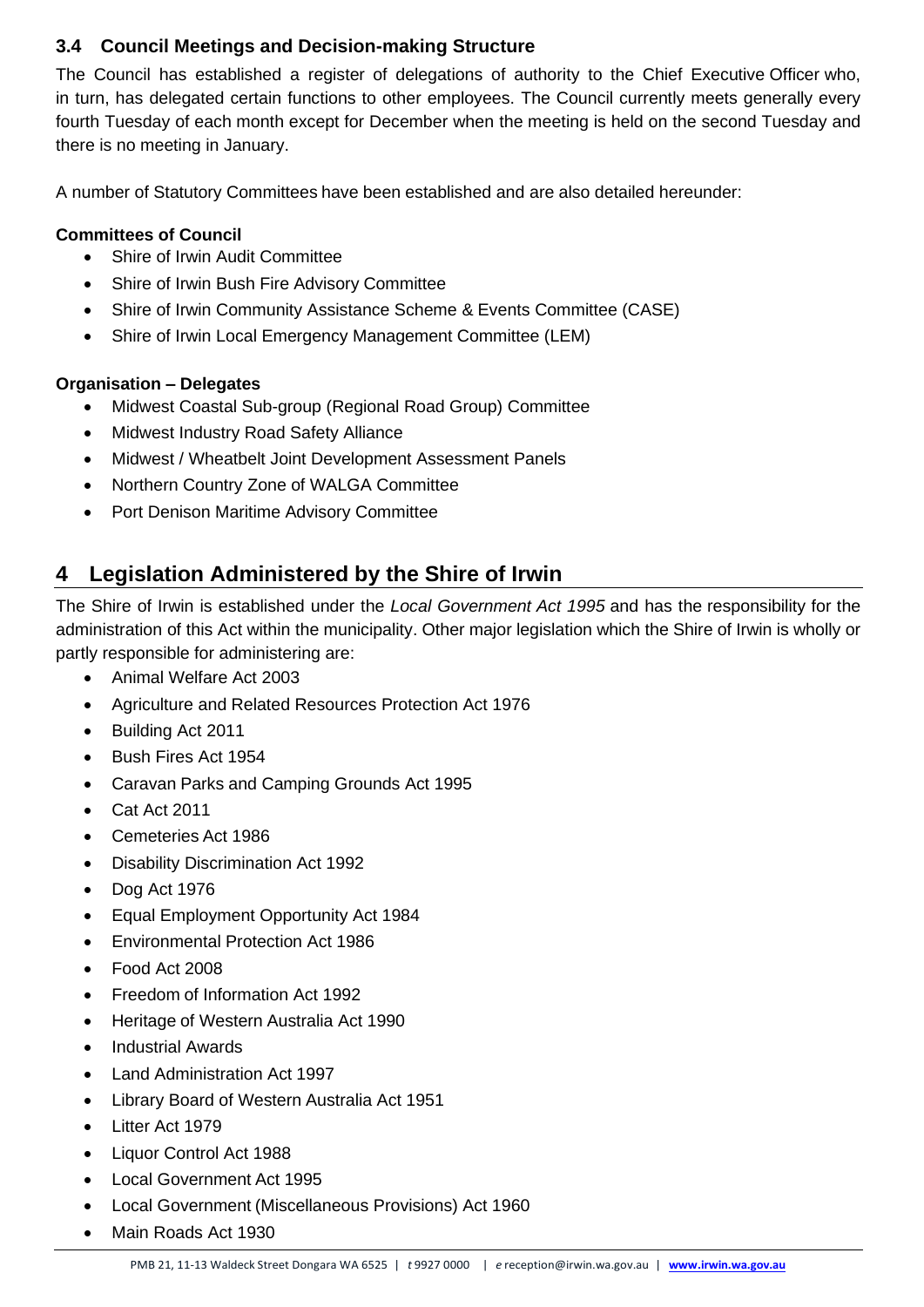- Occupational Safety and Health Act 1984
- Planning and Development Act 2005
- Public Health Act 2016
- Public Interest Disclosure Act 2003
- Racial Discrimination Act 1976
- Sex Discrimination Act 1984
- State Records Act 2000
- Strata Titles Act 1985
- Town Planning and Development Act 2005
- Western Australia Disability Services Act 1993
- Workers Compensation and Assistance Act 1981
- Shire of Irwin Town Planning Scheme

# <span id="page-8-0"></span>**5 Public Participation**

Members of the public have numerous opportunities to put forward their views on issues before the Council. These are:

#### **Deputations**

Requests for deputations must be made to the Chief Executive Officer at least 24 hours prior to a Council meeting to enable notice to be given in the appropriate meeting agenda, or by approval of the Presiding Member at that meeting. Further particulars relating to deputations are available by viewing the Shire of Irwin Meeting Procedures Local Law 2016, available on the Shire of Irwin website.

#### **Public Question Time**

Members of the public are able to ask questions (preferably in writing) on any matter affecting the Shire in the time set aside for this purpose at meetings of the Council and Committees open to the public, prior to the commencement of the meeting.

#### **Petitions**

Written petitions to be presented to the Council must be addressed to the Shire President and comply with Council's requirements detailed within its Meeting Procedures Local Law.

#### **Written Requests**

A member of the public can write to the Council on any policy, activity or service of the Council.

#### **Elected Members**

Members of the public can contact the Elected Members of the Council to discuss any issue relevant to the Council.

#### **Community Consultation**

The Shire of Irwin has a Community Engagement and Public Consultation Policy. This is available on the Shire of Irwin website.

#### **Shire of Irwin Website**

The Shire of Irwin's website [www.irwin.wa.gov.au](http://www.irwin.wa.gov.au/) has documents electronically available to the public.

The following documents are available for inspection by electors, residents and other stakeholders of the Shire of Irwin, at the Council's Administration Centre:

- Annual financial statement at least seven days prior to the Annual General Meeting;
- Annual budget.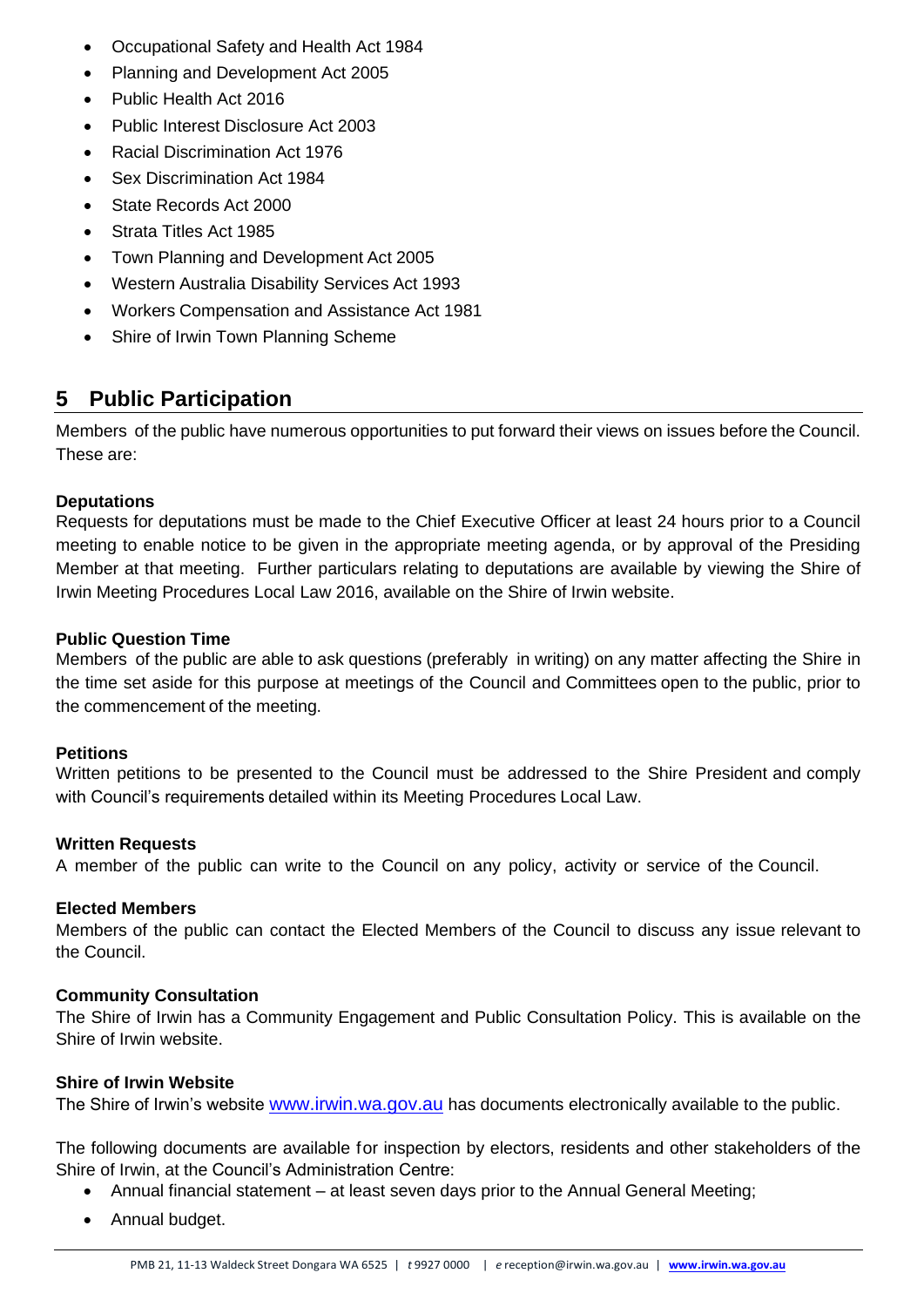The following documents are available for inspection by any member of the public at Council's Administration Centre:

- Freedom of Information Statement;
- Register of Delegated Authority;
- Shire of Irwin Local Planning Scheme;
- Policy Manual;
- Tender Register (Local Government Act 1995 Local Government (Functions and General) Regulations 1996 No.17);
- Code of Conduct;
- Register of financial interests;
- Register of gifts and travel disclosures;
- Annual Report;
- Annual Budget;
- Schedule of fees and charges;
- Proposed local law of which the local government has given State‐wide public notice under Section 3.12 (3) of the Local Government Act 1995;
- Local laws made by the local government in accordance with Section 3.12 of the Local Government Act 1995;
	- Activities on Thoroughfares and Trading in Thoroughfares & Public Places
	- Cemeteries
	- Dogs
	- **Extractive Industries**
	- **Health**
	- Local Government Property
	- Fencing
	- Meeting Procedures
	- Parking & Parking Facilities
	- Sand Drift Prevention
	- **Signs**
- Regulations made by the Governor under Section 9.6 of the *Local Government Act 1995* that operates as if they were local laws of the local government.
- Any written law having a provision in respect of which the local government has a power or duty to enforce;
- Rates records;

+

- Confirmed Minutes of Council or Committee meetings;
- Minutes of Electors' meetings;
- Notice papers and agendas for any Council and Committee meetings and reports and other documents that have been:
	- Tabled at a Council or Committee meeting; or
	- Produced by the Local Government or a Committee for presentation at a Council or Committee meeting and which have been presented at the meeting.
- Report of a review of a local law prepared under *Section 3.16 (3) of the Local Government Act 1995*;
- Business plan prepared under Section 3.59 of the *Local Government Act 1995*;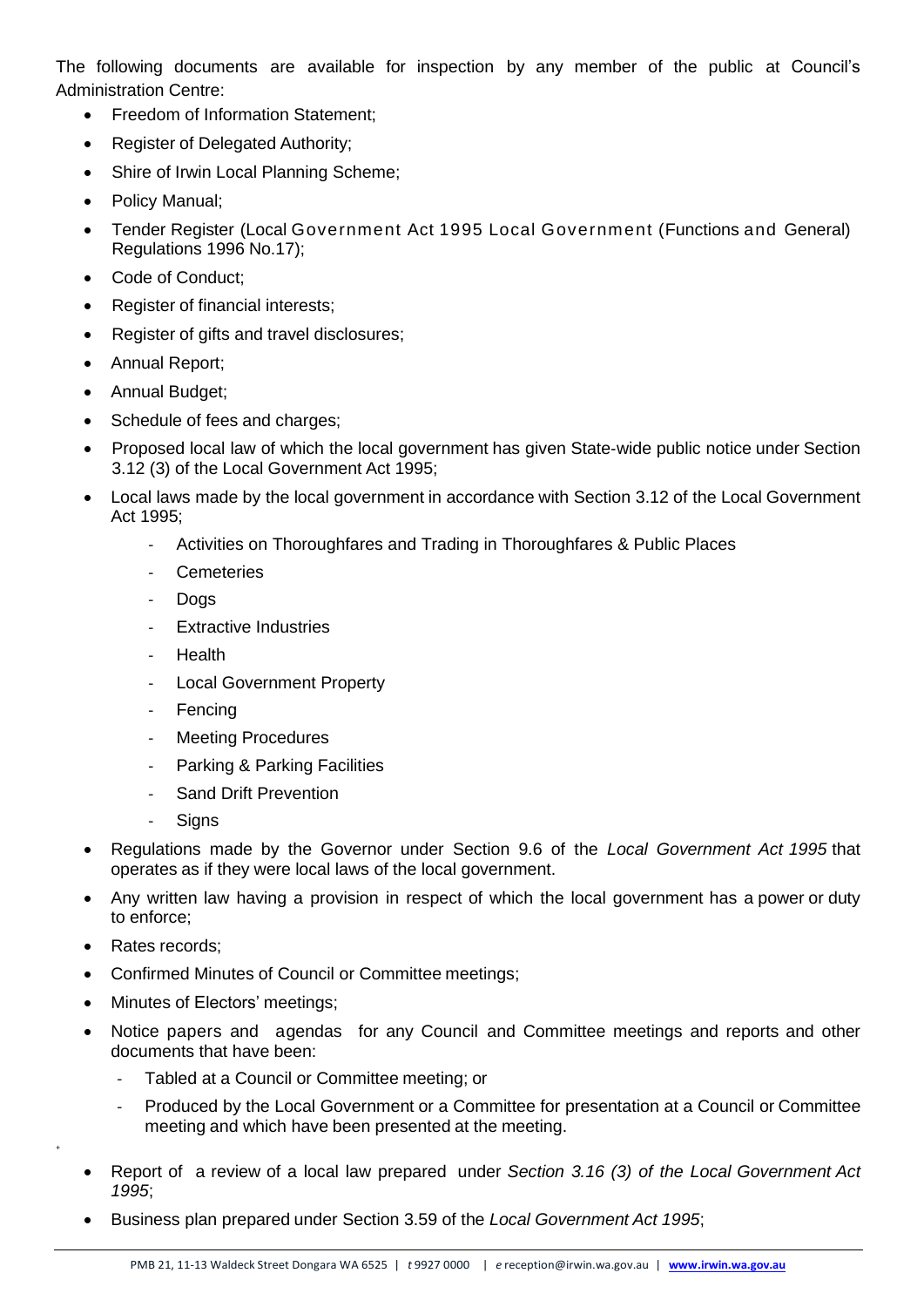- Register of owners and occupiers under *Section 4.32 (6) of the Local Government Act 1995* and electoral rolls;
- Contract under *Section 5.39 of the Local Government Act 1995* and variation of such contract;
- Such other information relating to the Local Government:
	- Required by a provision of this Act to be available for public inspection; or
	- As may be prescribed.

#### **Available via Freedom of Information Act**

While the Council endeavours to respond to information requests informally, Freedom of Information Legislation may be used to request access to information not available by any other means.

The Council is to administer *the Act* in a way that:

- Assists the public to obtain access to documents;
- Allows access to documents to be obtained promptly and at the lowest reasonable costs; and
- Assists the public to ensure that personal information contained in documents is accurate, complete, up to date and is not misleading.

While *the Act* provides for general right of access to documents it also recognizes that some documents require protection – these exemptions are listed in Schedule 1 of *the Act* and include:

- personal information;
- information concerning trade secrets;
- other commercially valuable information; or
- any other information concerning the business, professional, commercial or financial affairs of a third party who is not the applicant.

Access to the Shire of Irwin records (Personal or Non-Personal), can be made by application to the Freedom of Information Coordinator stationed at the Council's Administration Centre.

#### **Retention and Disposal of Council Records**

All of Council's records are retained in accordance with the State Records Advisory Council approved Local Government Retention and Disposal Schedule. This schedule stipulates how long a record must be kept and is available for inspection.

# <span id="page-10-0"></span>**6 Code of Conduct for Elected Members and Staff**

Section 5.103 of the *Local Government Act 1995* provides that every Local Government is to prepare a code of conduct which is to be observed by members of the Council and Staff.

In relation to information, Elected Members and employees have a responsibility to ensure that:

- As an Elected Member of the Council there is respect for the decision making processes of the Council which are based on a decision of the majority of the Council.
- Information of a confidential nature is not to be communicated until it is no longer treated as confidential.
- Information relating to decisions of the Council must only be communicated in an official capacity by a designated officer of the Shire of Irwin.
- Information concerning adopted policies, procedures and decisions of the Shire of Irwin is conveyed accurately.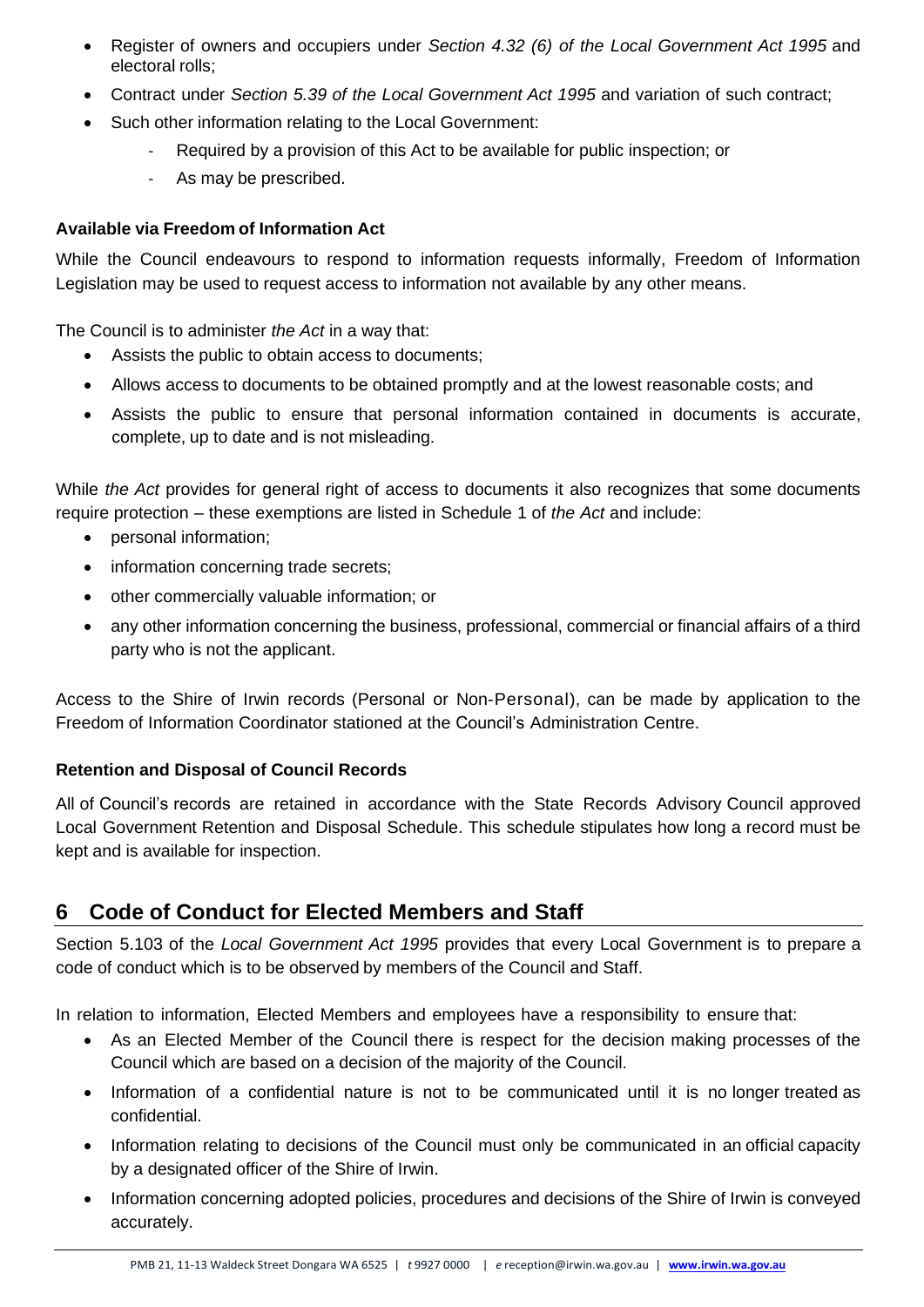In addition, Elected Members are required to comply with the *Local Government (Rules of Conduct) Regulations 2007.*

# <span id="page-11-0"></span>**7 The Freedom of Information Process**

## <span id="page-11-1"></span>**7.1 What is the Freedom of Information Act all about?**

- It gives you the legally enforceable right to access records held by both State and Local Government agencies. You do not need to demonstrate any connection to or reason for seeking access to these records.
- It gives you the right to apply to have personal information we hold, that you believe is inaccurate, altered (at no cost).
- It obliges the Shire of Irwin to make available certain information about the way it operates.

## <span id="page-11-2"></span>**7.2 What are considered to be Records?**

The Act defines records as:

- Any paper based records, e.g. memos, correspondence, maps, plans, photos, etc.
- Any sound based records, e.g. sound cassettes, Dictaphone tapes.
- Any image based records, e.g. roll films, micrographics, video tapes, optical disks, etc.
- Any digital based records, e.g. computer tapes, floppy discs, etc.

# <span id="page-11-3"></span>**7.3 What are the costs involved?**

The costs may vary from one application to another dependent upon the information required. An initial application fee of \$30.00 (for non-personal requests, personal requests are gratis) is payable on lodgement of the approved application form or written application. Charges also apply at the rate of \$30.00 per hour for processing, supervision, transcribing and photocopying time. Additional charges may apply in respect of the provision and delivery of information.

# <span id="page-11-4"></span>**7.4 Who can I contact to make enquiries?**

You may telephone the Shire of Irwin Freedom of Information Coordinator on (08) 9927 0000 between the hours of 8.30am and 4.30pm Monday to Friday if you have any queries. Alternatively, you can send an email to [reception@irwin.wa.gov.au.](mailto:reception@irwin.wa.gov.au)

# <span id="page-11-5"></span>**7.5 How do I lodge an application?**

Whilst you need to lodge your application in writing, the manner in which you do so is up to you. For example, you might prefer a letter or, for your convenience, you can consider using the Shire's application form and lodge by post addressed to:

FOI Coordinator PMB 21 DONGARA WA 6525

Or in person at the Shire of Irwin Administration Centre, 11-13 Waldeck St, Dongara WA, 6525.

There is an application form provided at Appendix 1 of this document or alternatively you can access the form via this hyperlink: [FOI Application Form.](https://www.irwin.wa.gov.au/shireofirwin/media/documents/statutory%20documents/foi/foi-application-form.pdf)

# <span id="page-11-6"></span>**7.6 What can I do if I'm denied access to something?**

The Freedom of Information Act provides for a review and appeal process. You may seek an internal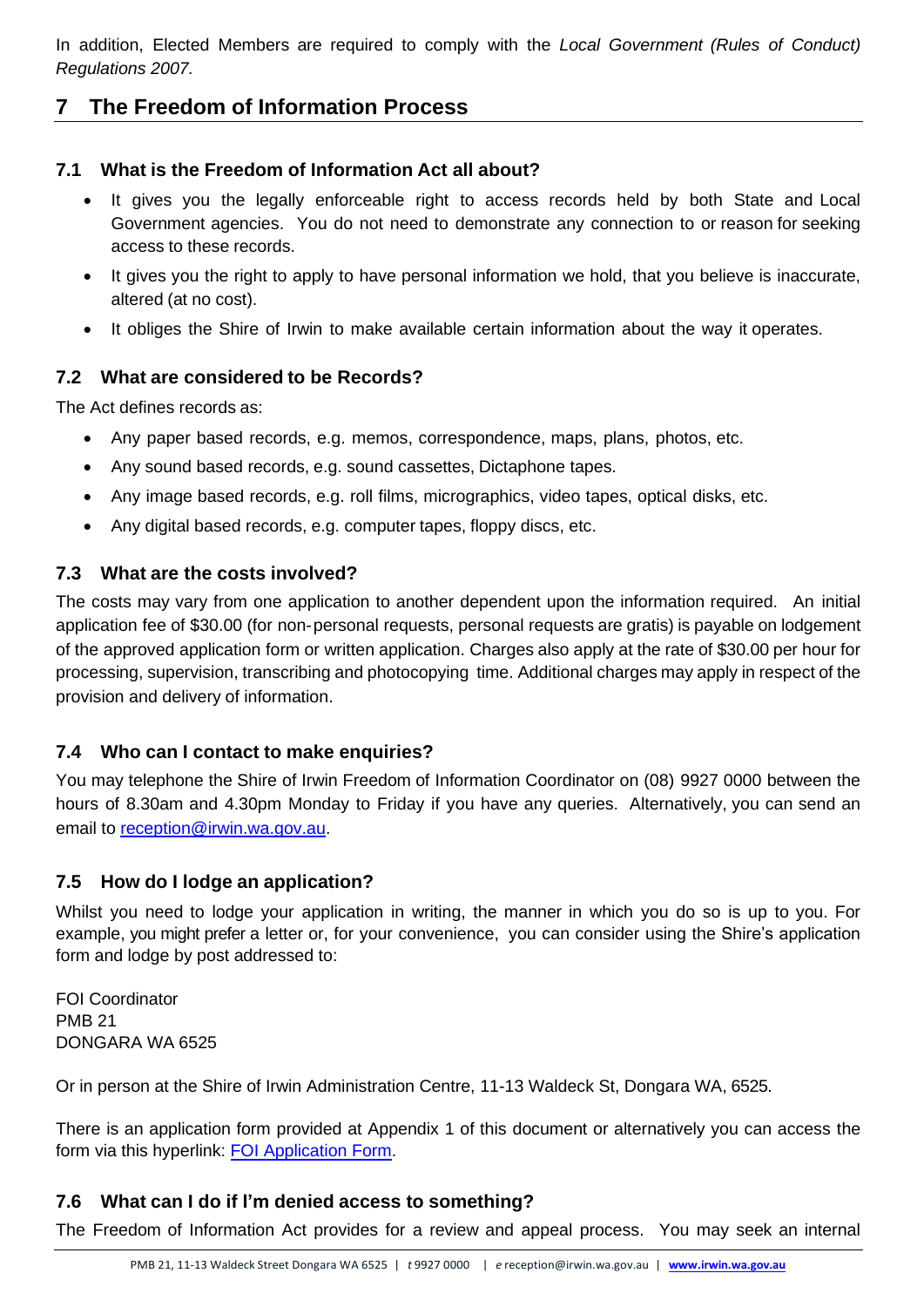review or if you are still not satisfied, you can request an external review by the Information Commissioner or further still, you can appeal to the Supreme Court.

- **The Internal Review**  If you are dissatisfied by a decision that the Shire makes concerning your application, you can apply for an internal review of its decision. To apply for an internal review you must put your request in writing and lodge it with the Shire within thirty (30) days of being notified of the original decision. There is no charge for an internal review.
- **External Review by the Information Commissioner** If you are still dissatisfied after the internal review has been completed, you may seek a review by the Information Commissioner. This request must be made in writing to the Information Commissioner giving details of the decision to which your complaint relates.
- **Appeals to the Supreme Court** Any party to a complaint may appeal to the Supreme Court on any question of law arising out of a decision of the Information Commissioner, except for a decision as to the deferral of access to a document, the charges to be imposed for dealing with an access application and the payment of a deposit on account of charges.

## <span id="page-12-0"></span>**7.7 Freedom of Information Applications**

- Please provide sufficient information to enable the correct document(s) to be identified.
- Proof of your identity may be required, e.g. current drivers' licence.
- If you are seeking access to document(s) on behalf of another person, the Shire of Irwin will require authorisation, usually in writing.
- Your application will be dealt with as soon as practicable (within 45 days) after it is received.
- Further information can be obtained from the Shire of Irwin Freedom of Information Coordinator by telephoning (08) 9927 0000.

The *Freedom of Information Act 1992* is available for purchase from the State Law Publisher, 10 William Street, Perth (Telephone (08) 9426 0000) or is accessible electronically, free of charge, from the State Law Publisher's website – [www.slp.wa.gov.au](http://www.slp.wa.gov.au/) .

#### <span id="page-12-1"></span>**7.8 Forms of Access**

You can request access to documents by way of inspection, a copy of a document, a copy of an audio or video tape, or computer disk, a transcript of a recorded document or of words recorded in shorthand or encoded for, or a written document in case of a document where words can be reproduced in written form.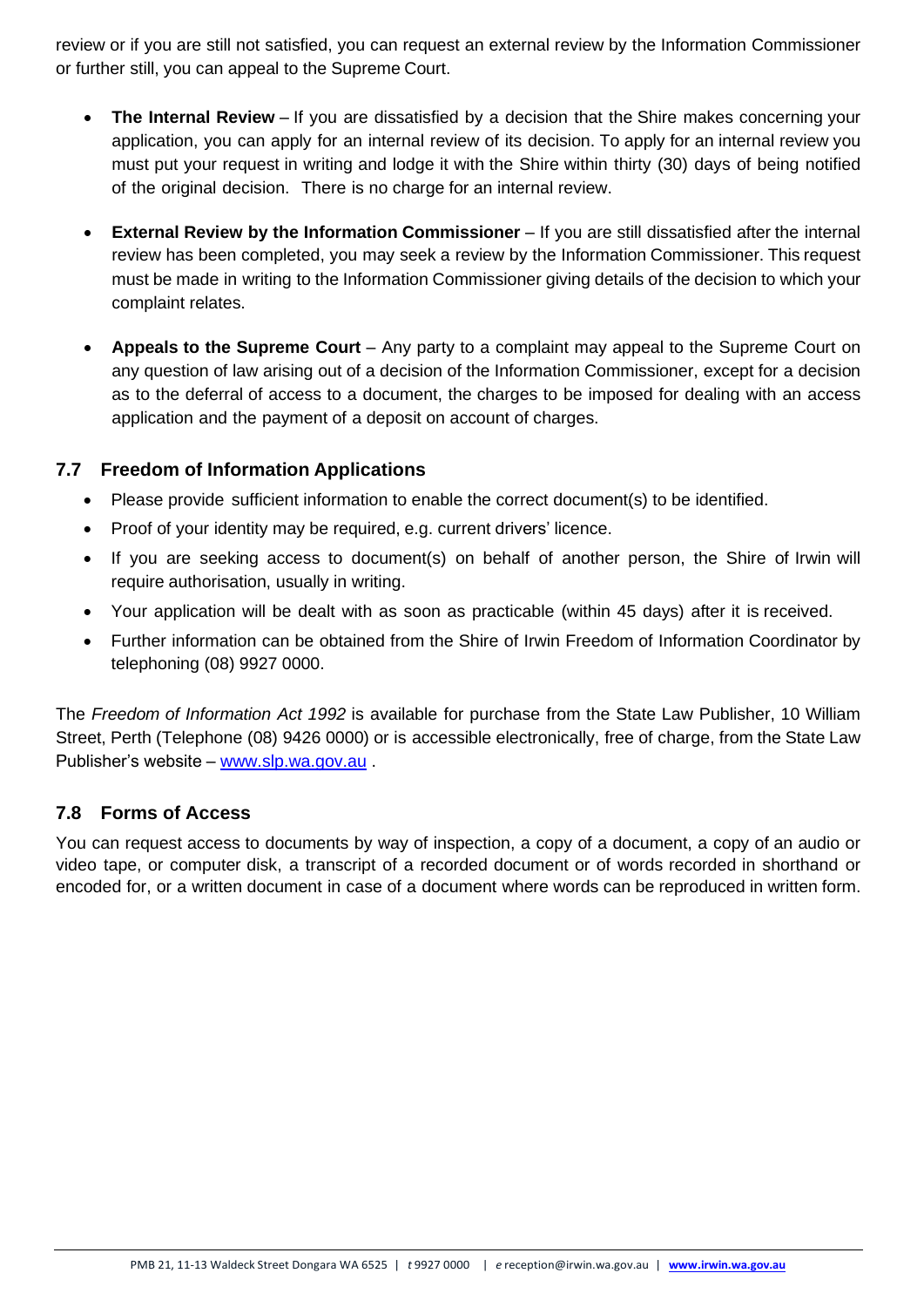## <span id="page-13-0"></span>**7.9 Freedom of Information Scale of Fees and Charges**

| <b>Type of Fee</b><br>Application fee under Section 12 (1)(e) of the FOI Act<br>(for non-personal information).                        | \$30.00 |
|----------------------------------------------------------------------------------------------------------------------------------------|---------|
| <b>Type of Charge</b><br>Charge for time taken by Staff dealing with the application<br>(per hour, or pro rata for a part of an hour). | \$30.00 |

Charge for access time supervised by Staff (per hour, or pro rata for a part of an hour, plus the actual additional costs to the agency of any special arrangements (e.g. hire of facilities or equipment).

a) Charges for photocopying: i. per hour, or pro rata for a part of an hour of Staff time **\$30.00**  ii. per A4 copy **\$ 0.20** b) Charge for time taken by Staff transcribing information from a tape or other device (per hours, or pro rata for a part of an hour) **\$30.00** c) Charge for duplicating a tape, film or computer information **Actual Cost** d) Charge to delivery, packaging and postage **Actual Cost**

#### **Advance Deposits**

- a) Advance deposit which may be required by an agency under Section 18 (1) of *the Act*, expressed as a percentage of the estimated charges which will be payable in excess of the application fee.
- b) Further advance deposit which may be required by an agency under Section 18(4) of *the Act*, expressed as a percentage of the estimated charges which will be payable in excess of the application fee.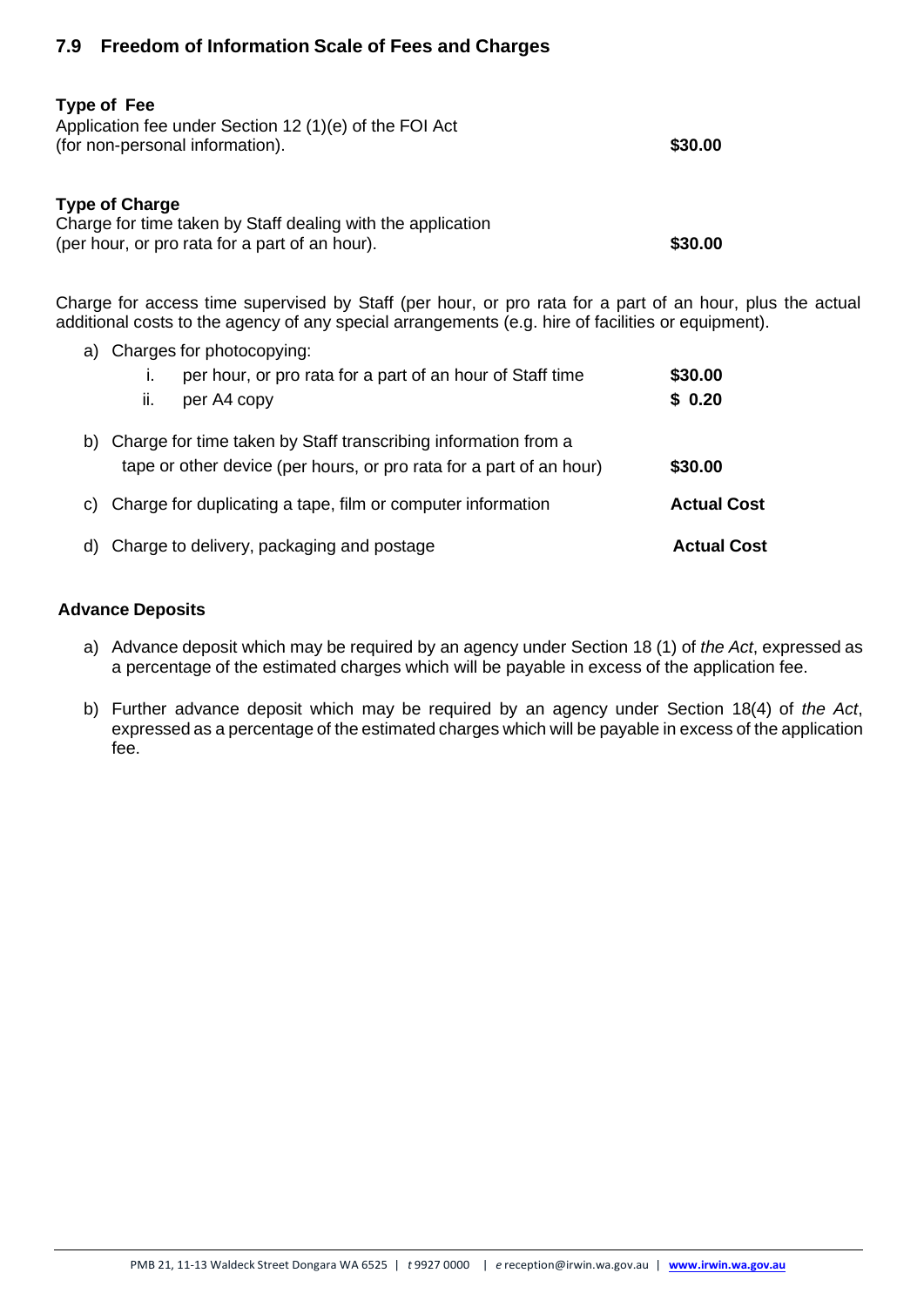# **Application for access to document(s)**

(Under the *Freedom of Information Act 1992* s.12)



#### **Details of Applicant**

| Given Names:                           | Surname: |  |
|----------------------------------------|----------|--|
| Postal Address:<br>(include post code) |          |  |
| Telephone Number:                      |          |  |

#### If an application is on behalf of an organisation:

| Name of organisation or business: |  |
|-----------------------------------|--|
|                                   |  |

#### **Details of Request**

I am applying for access to document(s) concerning (if insufficient space please attach details):

#### **Form of Access**

| I wish to inspect the document(s)             | Yes | No |
|-----------------------------------------------|-----|----|
| I require a copy of the document(s)           | Yes | No |
| I require the document(s) in a different form | Yes | No |
| Different form - please specify:              |     |    |

#### **Fees and Charges**

The *Freedom of Information Regulations 1993* includes a schedule of fees and charges payable under the FOI Act. An application fee of \$30 is payable when lodging an application for access to documents containing non-personal information.

I understand that before I obtain access to documents, I may be required to pay processing charges in respect of this application, and that I will be supplied with a statement of charges if appropriate.

#### **Personal Information**

The FOI Act allows a person to have access to personal information about themselves, subject to some limitations. However, it protects the personal and professional privacy of other individuals by providing an exemption for personal information about a third party (other than the access applicant) and imposing a duty upon the agency to consult any such third party if the agency is considering disclosing personal information about them.